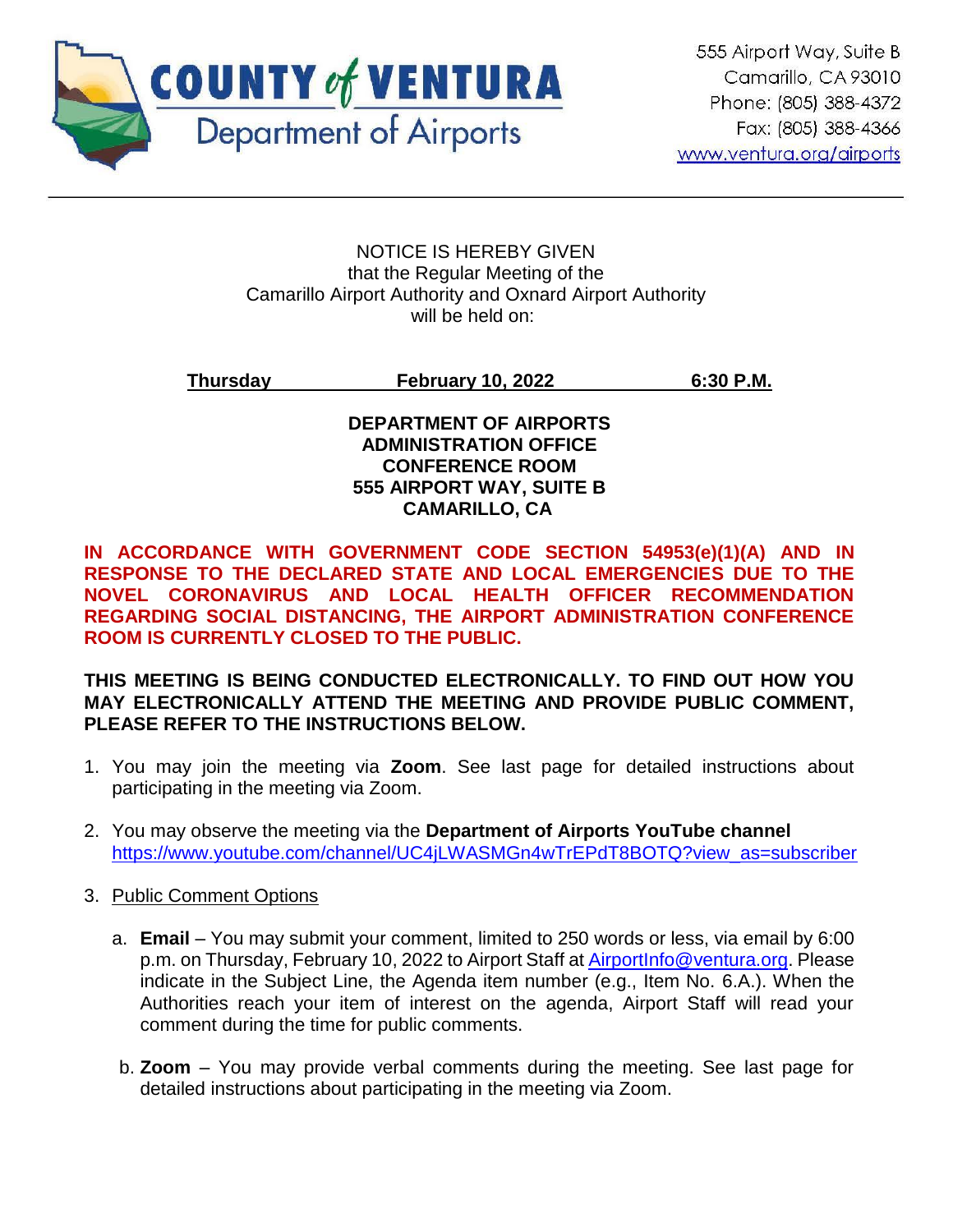# **AGENDA**

- **1. CALL to ORDER and PLEDGE of ALLEGIANCE**
- **2. ROLL CALL**
- **3. AGENDA REVIEW**
- **4. APPROVAL of MINUTES – January 13, 2022**
- **5. PUBLIC COMMENT PERIOD**
- **6. NEW BUSINESS**

# **OXNARD AIRPORT AUTHORITY**

**A. Subject: Receive a Presentation on the Portofino Place Development; Review and Make Recommendation Regarding Portofino Place to the City of Oxnard pursuant to City of Oxnard Code.**

#### **Recommendation:**

Receive the Presentation and Make a Recommendation to the City of Oxnard Whether the Portofino Place Development is an Acceptable Land Use and Consistent with the Adopted Airport Comprehensive Land Use Plan.

**B. Subject: Approval of, and Authorization for the Director of Airports or Designee to Sign, Amendment No. 2 to the Consulting Services Contract with Ninyo & Moore Geotechnical & Environmental Sciences Consultants for the Supplemental Per and Polyfluoroalkyl Substances Soil and Groundwater Investigation at Oxnard Airport, Raising the Total Amount of the Contract by \$201,800.57 to \$363,018.47**

#### **Recommendation:**

Staff requests that your Commission/Authority recommend that the Board of Supervisors (Board):

Approve, and Authorize the Director of Airports Or Designee to Sign, Amendment No. 2 (Exhibit 3) to the Consulting Services Contract With Ninyo & Moore Geotechnical & Environmental Sciences Consultants (AEA 20-11) for the Supplemental Per And Polyfluoroalkyl Substances (PFAS) Soil and Groundwater Investigation at Oxnard Airport, Raising the Total Amount of the Contract By \$201,800.57 to \$363,018.47.

#### **C. Subject: Adoption of Resolution #6 Authorizing Remote Teleconference Meetings of the Oxnard Airport Authority for a 30-Day Period**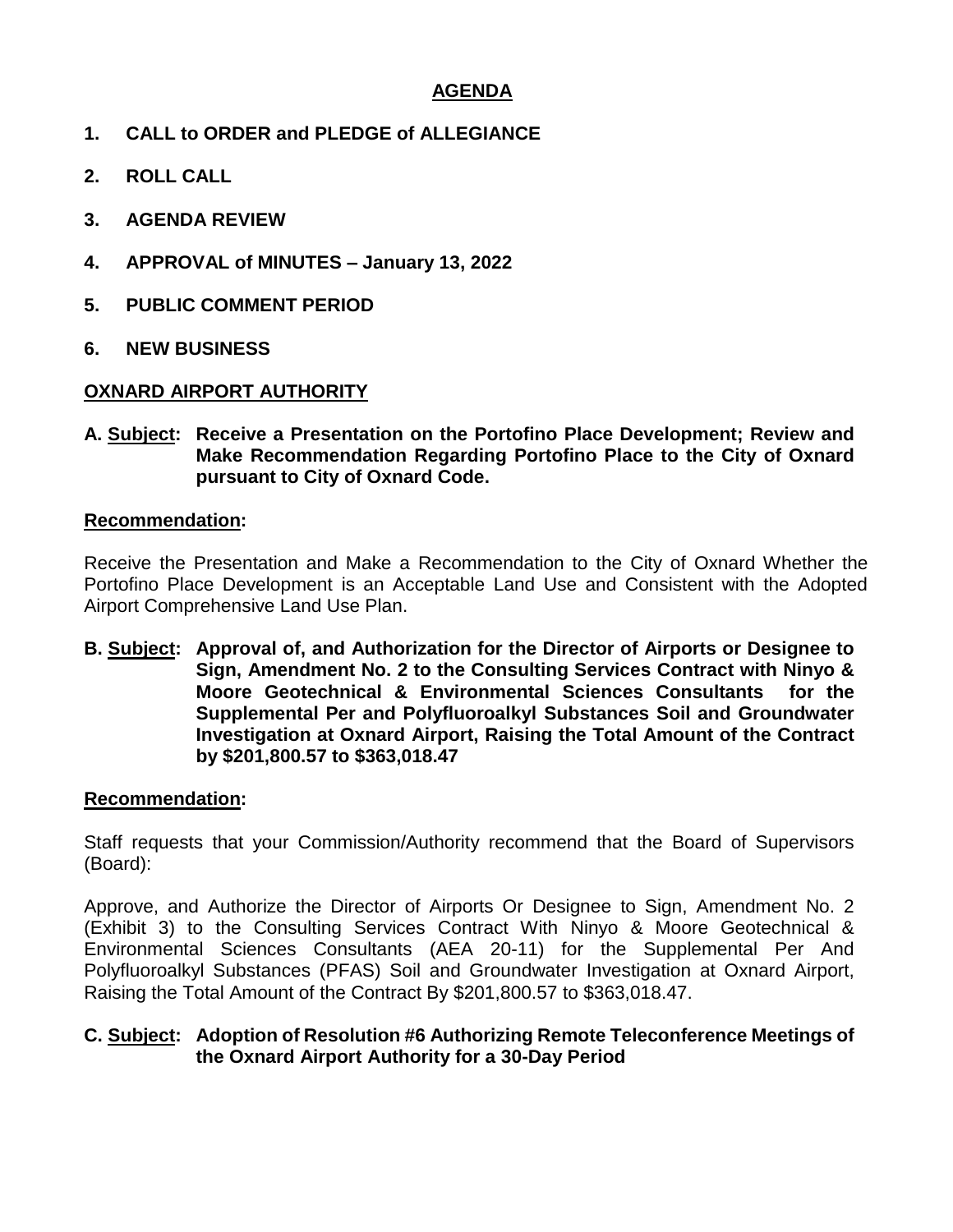## **Recommendation:**

Adopt the attached Resolution #6 (Exhibit 1) authorizing remote teleconference meetings of the Oxnard Airport Authority for a 30-day period pursuant to Government Code Section 54953, Subdivision (e), of the Ralph M. Brown Act.

# **CAMARILLO AIRPORT AUTHORITY**

# **D. Subject: Adoption of Resolution #6 Authorizing Remote Teleconference Meetings of the Camarillo Airport Authority for a 30-Day Period**

#### **Recommendation:**

Adopt the attached Resolution #6 (Exhibit 1) authorizing remote teleconference meetings of the Camarillo Airport Authority for a 30-day period pursuant to Government Code Section 54953, Subdivision (e), of the Ralph M. Brown Act.

#### **7. DIRECTOR'S REPORT**

#### **8. REPORTS**

**Report items listed below are presented to the Airport Authorities for information only, at this time. The report items require no action or are not ready for the Airport Authorities' consideration. The Airport Authorities may refer these items to the Department of Airports for investigation and report back on a future agenda.** 

Monthly Activity Report – December 2021 Monthly Noise Complaints – December 2021 Consultant Reports (Coffman Associates, Mead & Hunt) – December 2021 Consultant Reports (Jviation) – November, December 2021 Airport Tenant Project Status – January 2022 Project Status – January 2022 Financial Statements Second Quarter – FY 2021/2022 Meeting Calendar

#### **9. CORRESPONDENCE**

**Correspondence items listed below are presented to the Airport Authorities for information only, at this time. The correspondence items require no action or are not ready for the Airport Authorities' consideration. The Airport Authorities may refer these items to the Department of Airports for investigation and report back on a future agenda.** 

Letter dated January 19, 2022 from Michael Powers, County Executive Officer to Greg Ramirez, City of Camarillo re: the 1976 Camarillo Airport Joint Powers Agreement

Letter dated January 20, 2022 from Madeline Herrle to Garry Montanari, Michaelis, Montanari and Johnson re: Public Records Request dated January 7, 2022 – Aeroplex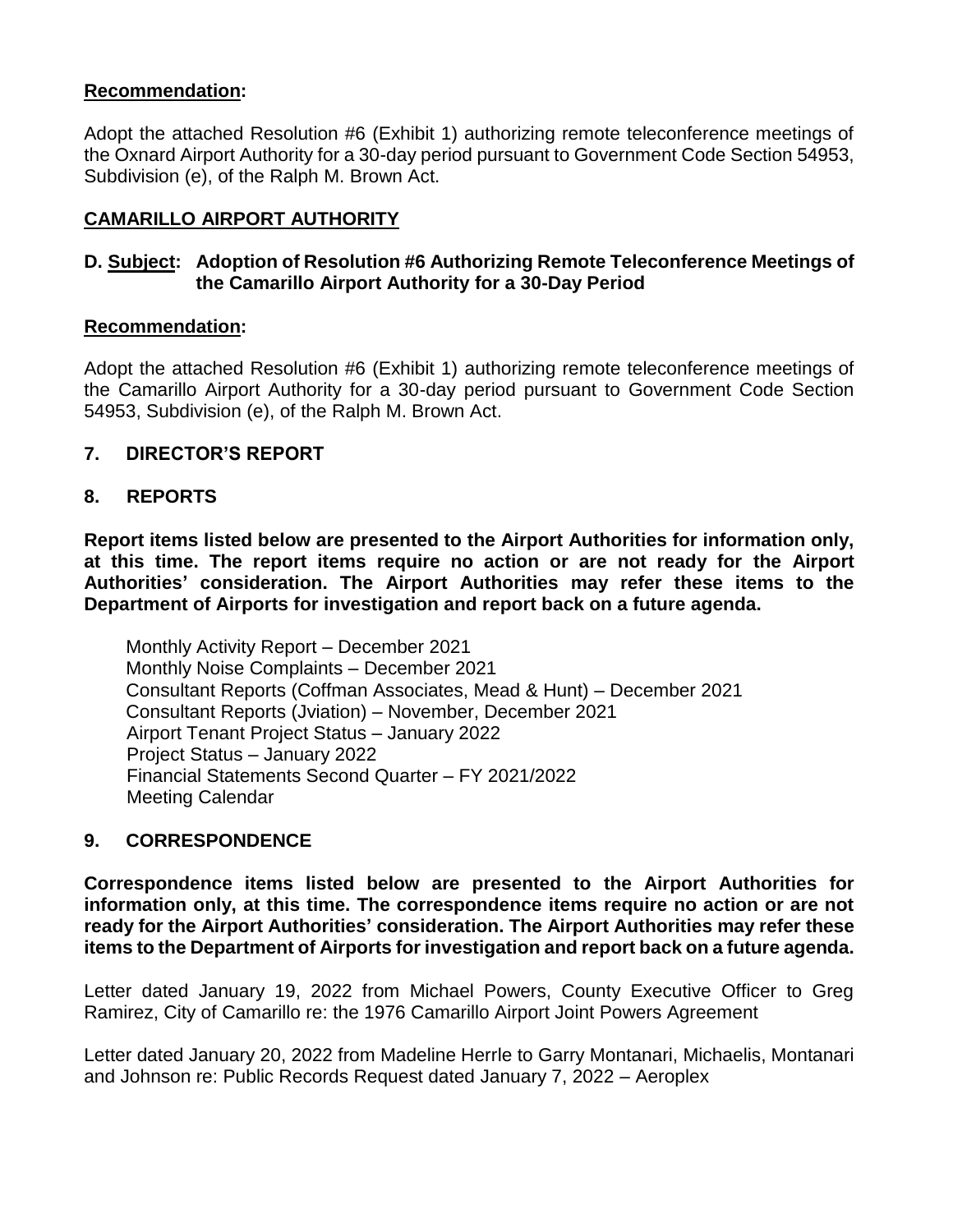Letter dated February 2, 2022 from Madeline Herrle to Jackie Rose, Director of Animal Services re: Expansion and Renovation Plans, Camarillo Airport Business Park

**10. AUTHORITY COMMENTS –** Comments by Authority members on matters deemed appropriate.

# **11. ADJOURNMENT**

The next regular Authority meeting will be on Thursday, March 10, 2022 at 6:30 p.m. Location to be determined.

IN COMPLIANCE WITH THE AMERICANS WITH DISABILITIES ACT, IF YOU NEED SPECIAL ASSISTANCE TO PARTICIPATE IN THIS MEETING, PLEASE CONTACT ANA CASTRO AT (805) 388-4211. NOTIFICATION 48 HOURS PRIOR TO THE MEETING WILL ENABLE THE DEPARTMENT OF AIRPORTS TO MAKE REASONABLE ARRANGEMENTS TO ENSURE ACCESSIBILITY TO THIS MEETING.

\_\_\_\_\_\_\_\_\_\_\_\_\_\_\_\_\_\_\_\_\_\_\_\_\_\_\_\_\_\_\_\_\_\_\_\_\_\_\_\_\_\_\_\_\_\_\_\_\_\_\_\_\_\_\_\_\_\_\_\_\_\_\_\_\_\_\_\_\_\_\_\_